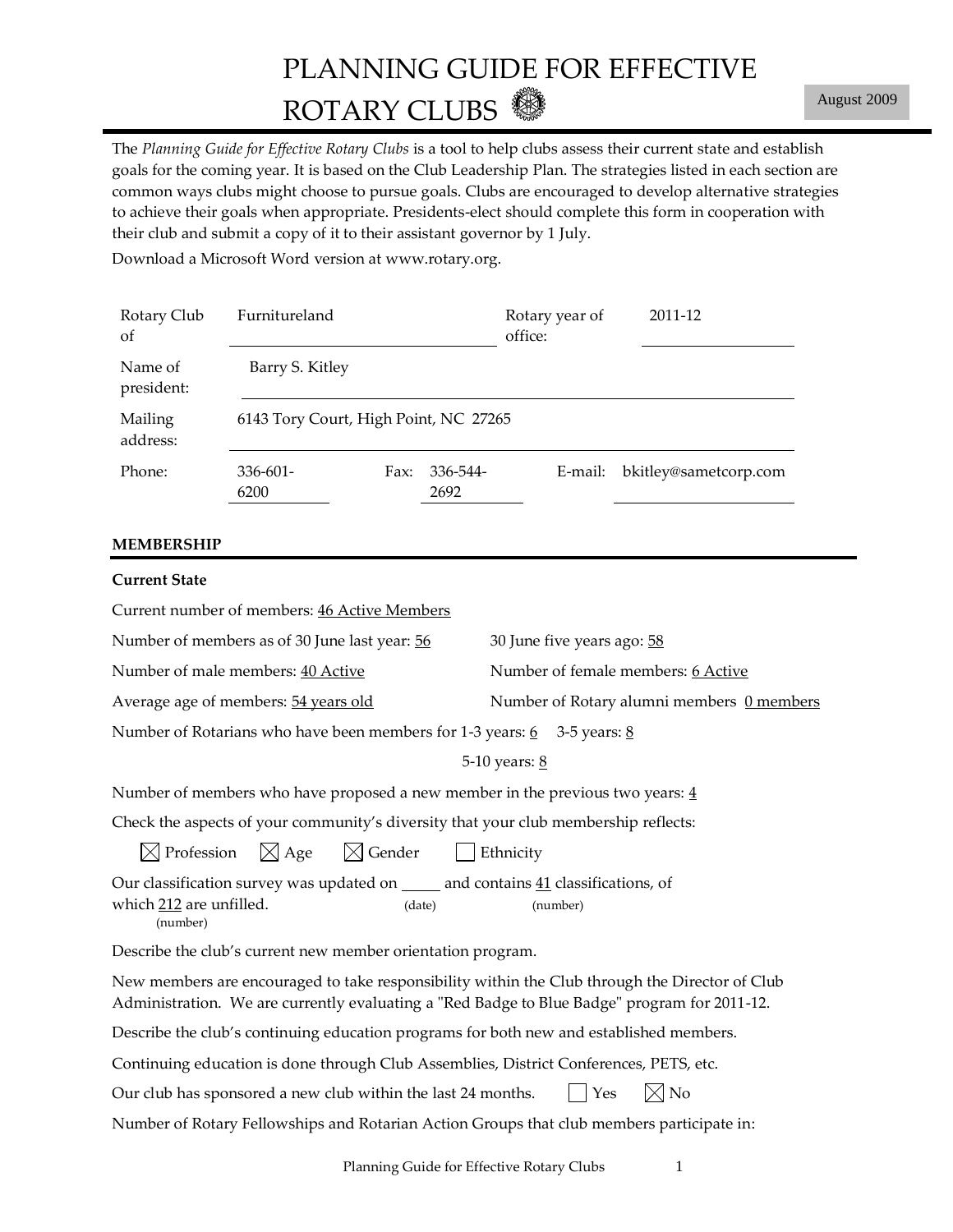N/A

What makes this club attractive to new members?

Our Club Culture…Inviting, caring, humorous, club member (community status), meeting location, purpose

What aspects of this club could pose a barrier to attracting new members?

meeting time, cost, work/time commitment

## **Future State**

Membership goal for the upcoming Rotary year: 5 members by 30 June 2012

(number) (year)

Our club has identified the following sources of potential members within the community:

High Point Regional Health System, High Point University, biotech, biological industies

## **How does the club plan to achieve its membership goals?** *(check all that apply)*

- $\bowtie$  Develop a retention plan that focuses on maintaining high levels of enthusiasm through participation in interesting programs, projects, continuing education, and fellowship activities
- Ensure the membership committee is aware of effective recruitment techniques
- $\Box$  Develop a recruitment plan to have the club reflect the diversity of the community
- $\vert \ \vert$  Explain the expectations of membership to potential Rotarians
- $\bowtie$  Implement an orientation program for new members
- $\bowtie$  Create a brochure that provides general information about Rotary as well as specific information about the club for prospective members
- $\boxtimes$  Assign an experienced Rotarian mentor to every new club member
- $\boxtimes$  Recognize those Rotarians who sponsor new members
- Encourage members to join a Rotary Fellowship or Rotarian Action Group
- $\vert \ \vert$  Participate in the RI membership development award programs
- Sponsor a new club
- $\boxtimes$  Other (please describe):Brand our club in the community through activites highlighting our membership, apparel items, etc. Recognize member birthdays and anniversiary dates each week. Recognize a new member's sponsor AND that sponsors (family, i.e. sponsor's sponsor, etc. etc.), Make our meetins very informative and provide nice door prizes from time to time.

**Action steps:**

## **SERVICE PROJECTS**

| <b>Current State</b>                                      |                                                                                                                                                                                    |             |
|-----------------------------------------------------------|------------------------------------------------------------------------------------------------------------------------------------------------------------------------------------|-------------|
| Number of Rotary Youth Exchange students:                 | Hosted 0                                                                                                                                                                           | Sponsored 0 |
| Number of sponsored Interact clubs: 1 Rotaract clubs: 1   |                                                                                                                                                                                    |             |
| Rotary Community Corps: 0                                 |                                                                                                                                                                                    |             |
| Number of Rotary Youth Leadership Awards (RYLA) events: 0 |                                                                                                                                                                                    |             |
|                                                           | $\mathbf{D1}$ , $\mathbf{C}$ , $\mathbf{A}$ , $\mathbf{C}$ , $\mathbf{D}$ , $\mathbf{C}$ , $\mathbf{D}$ , $\mathbf{D}$ , $\mathbf{C}$ , $\mathbf{D}$ , $\mathbf{L}$ , $\mathbf{C}$ | $\sim$      |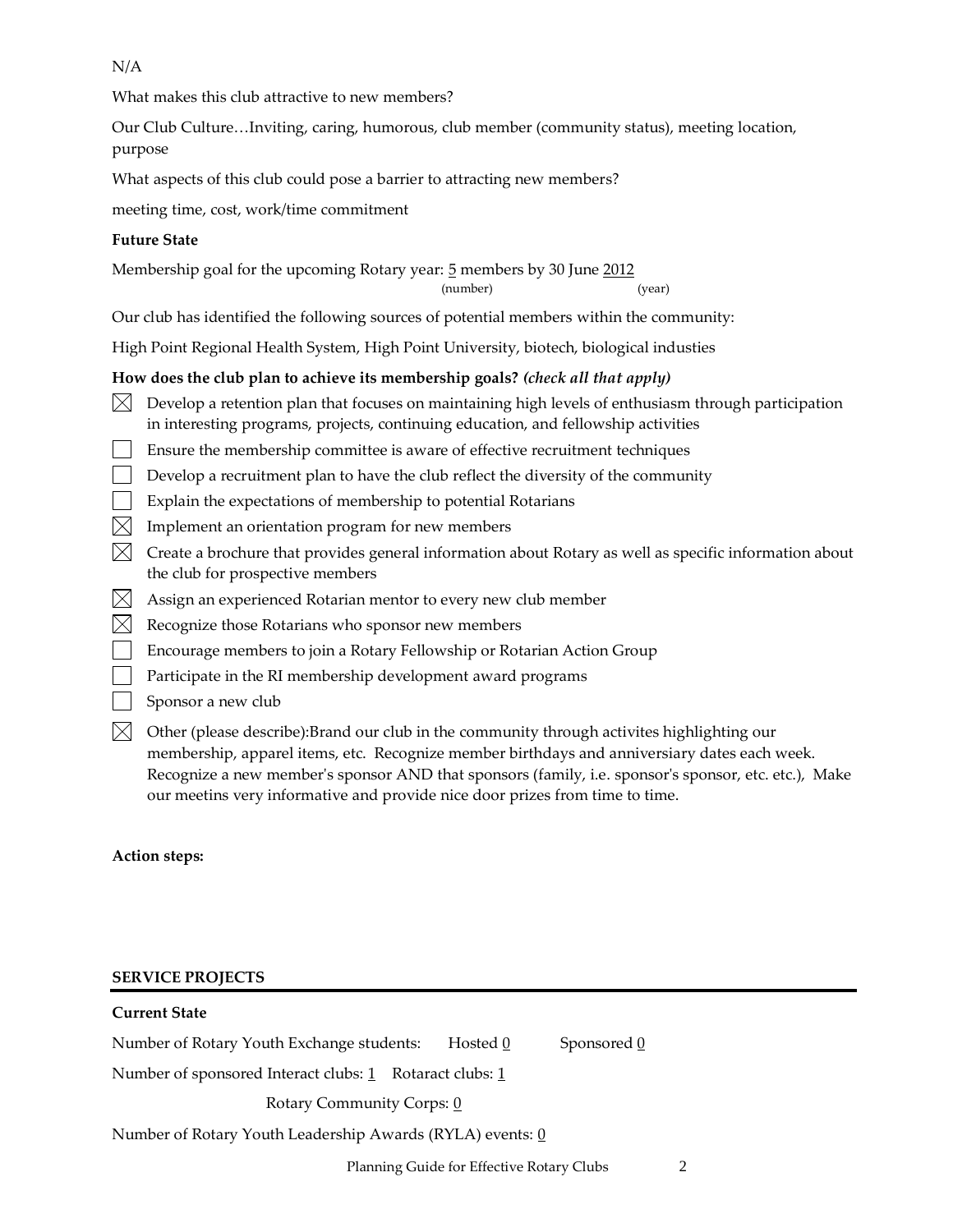Number of Rotary Friendship Exchanges:  $\underline{0}$ Number of registered Rotary Volunteers:  $\underline{0}$ Number of World Community Service (WCS) projects: 1 Number of other current club service projects: 1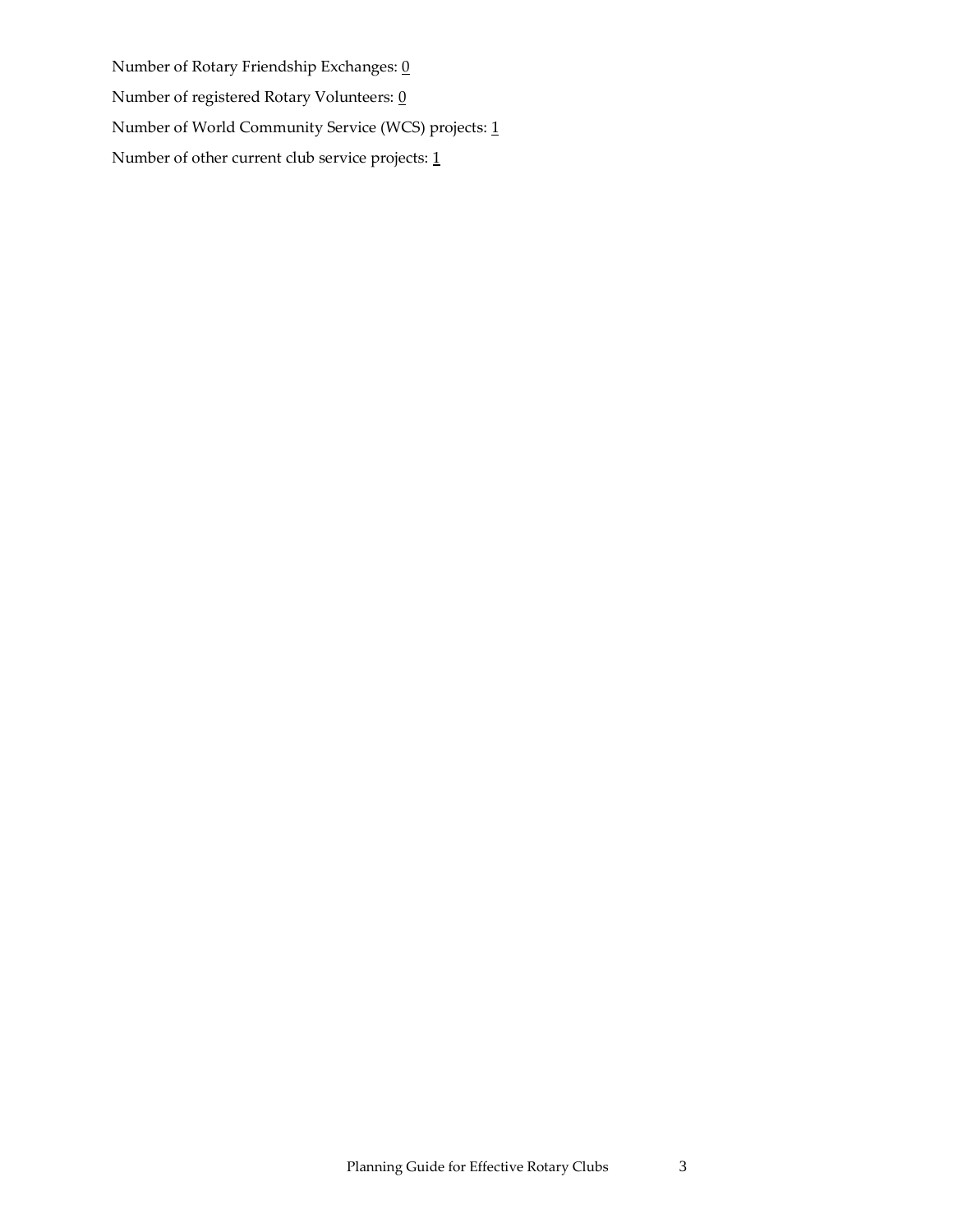## **Future State**

Our club has established the following service goals for the upcoming Rotary year:

For our community:

Support the United Way backpack food program for school children, support Mobile Meals, support Fairview Elementary School (adopted school from Guilford County). Initiate a "Fifth Monday" program where Rotarians meet for an hour of service in lieu of the normal meeting..i.e. volunteering at Communities In Schools.

For communities in other countries:

Partner with a local faith based organization to support an endeavor already in place that adheres to the ideals of Rotary…and/or…Mercy Ships support

## **How does the club plan to achieve its service goals?** *(check all that apply)*

|               | Ensure the service projects committee is aware of how to plan and conduct a service project          |  |  |  |  |  |
|---------------|------------------------------------------------------------------------------------------------------|--|--|--|--|--|
|               | Conduct a needs assessment of the community to identify possible projects                            |  |  |  |  |  |
|               | Review current service projects to confirm that they meet a need and are of interest to members      |  |  |  |  |  |
|               | Identify the social issues in the community that the club wants to address through its service goals |  |  |  |  |  |
| IX            | Assess the club's fundraising activities to determine if they meet project funding needs             |  |  |  |  |  |
| IХ            | Involve all members in the club's service projects                                                   |  |  |  |  |  |
| IХ            | Recognize club members who participate and provide leadership in the club's service projects         |  |  |  |  |  |
| IX            | Identify a partner club with which to carry out an international service project                     |  |  |  |  |  |
|               | Participate in:                                                                                      |  |  |  |  |  |
|               | $\times$ Interact<br>Rotary Friendship Exchange<br><b>World Community Service</b>                    |  |  |  |  |  |
|               | $\times$ Rotaract<br><b>Rotary Volunteers</b><br>Rotary Youth Exchange                               |  |  |  |  |  |
|               | <b>Rotary Community Corps</b><br>Rotary Youth Leadership Awards (RYLA)                               |  |  |  |  |  |
| $\mathsf{IX}$ | Use a grant from The Rotary Foundation to support a club project                                     |  |  |  |  |  |
|               | Register a project in need of funding, goods, or volunteers on the ProjectLINK database              |  |  |  |  |  |
|               | Other (please describe):                                                                             |  |  |  |  |  |
|               |                                                                                                      |  |  |  |  |  |

## **Action steps:**

## **THE ROTARY FOUNDATION**

## **Current State**

Number of grants awarded:

| District Simplified Grants: ______                                                                   | Matching Grants: |                    |        |  |
|------------------------------------------------------------------------------------------------------|------------------|--------------------|--------|--|
| Number of Ambassadorial Scholars:                                                                    |                  | Nominated Selected | Hosted |  |
| Number of Group Study Exchange (GSE) team members: Nominated ________ Selected ________ Hosted _____ |                  |                    |        |  |
| Number of Rotary World Peace Fellows: Nominated ________ Selected _________ Hosted ______            |                  |                    |        |  |
| Current year's contributions to PolioPlus activities: 2,500                                          |                  |                    |        |  |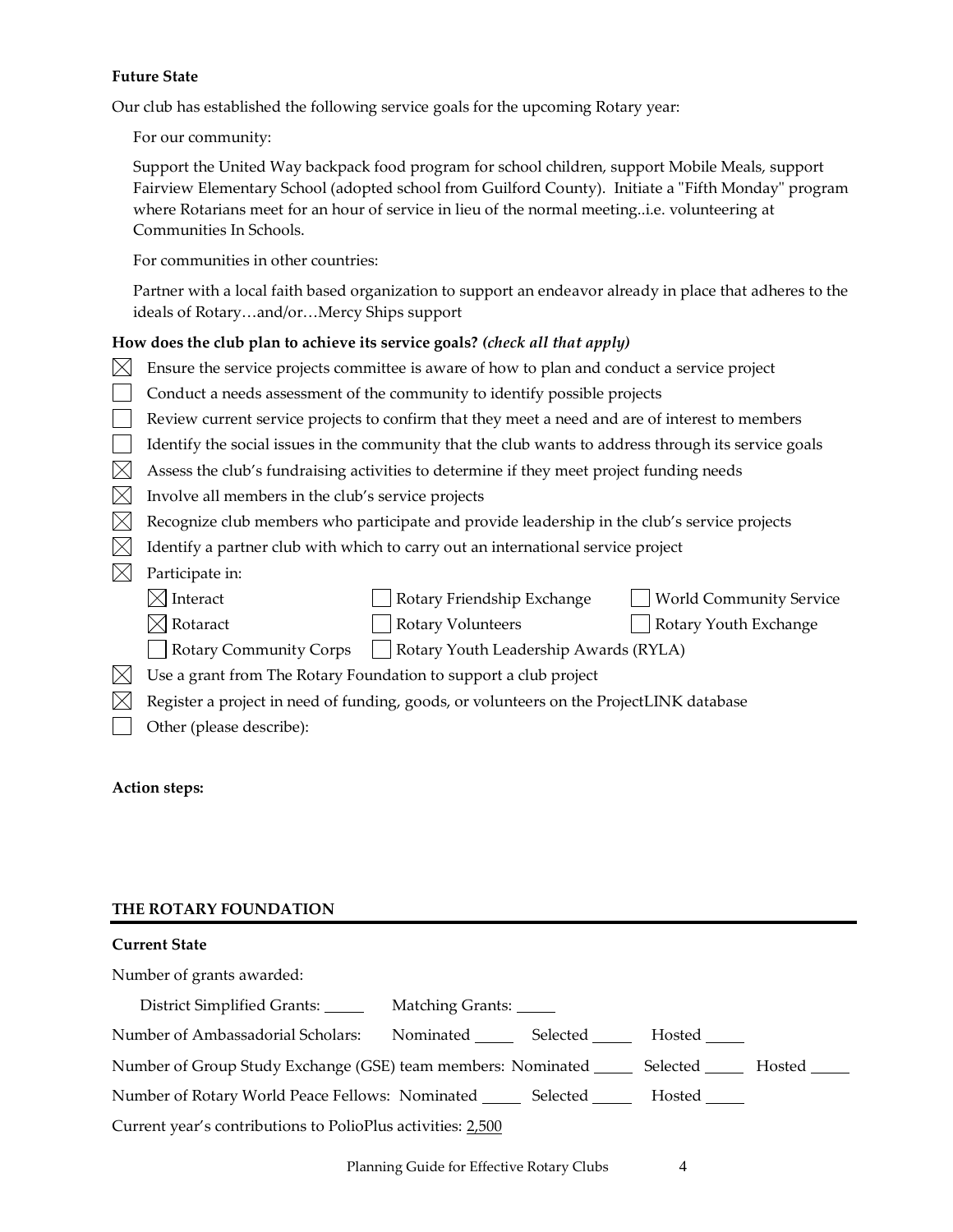Current year's contributions to Annual Programs Fund: 9,845

Current year's contributions to Permanent Fund:

Number of club members who are

| Paul Harris Fellows: 42                  | Benefactors: 9 | Major Donors: 2            |
|------------------------------------------|----------------|----------------------------|
| Rotary Foundation Sustaining Members: 40 |                | Bequest Society members: 3 |

Number of Foundation alumni tracked by your club: 3

#### **Future State**

Our club has established the following Rotary Foundation goals (as reported on the Fund Development Club Goal Report Form) for the upcoming Rotary year:

| Polio fundraising: 100%  | Annual Programs Fund contributions: 9,000 |
|--------------------------|-------------------------------------------|
| Major gifts: _____       | Benefactors: _____                        |
| Bequest Society members: |                                           |

Our club will participate in the following Rotary Foundation programs: PolioPlus

#### **How does the club plan to achieve its Rotary Foundation goals?** *(check all that apply)*

- $\boxtimes$  Ensure the club's Rotary Foundation committee understands the programs of The Rotary Foundation and is committed to promoting financial support of the Foundation
- $\boxtimes$  Help club members understand the relationship between Foundation giving and Foundation programs
- $\boxtimes$  Plan a club program about The Rotary Foundation every quarter, especially in November, Rotary Foundation Month
- Include a brief story about The Rotary Foundation in every club program
- $\boxtimes$  Schedule presentations that inform club members about The Rotary Foundation
- $\boxtimes$  Ensure the club's Rotary Foundation committee chair attends the district Rotary Foundation seminar
- $\boxtimes$  Use Rotary Foundation grants to support the club's international projects
- $\boxtimes$  Recognize club members' financial contributions to The Rotary Foundation and their participation in Foundation programs
- $\boxtimes$  Encourage each club member to contribute to the Foundation every year
- $\boxtimes$  Participate in:

 $\Box$  Group Study Exchange  $\Box$  PolioPlus

Matching Grants Ambassadorial Scholarships

District Simplified Grants Rotary World Peace Fellowships

- Invite Foundation program participants and alumni to be part of club programs and activities
- Other (please describe):

**Action steps:**

#### **LEADERSHIP DEVELOPMENT**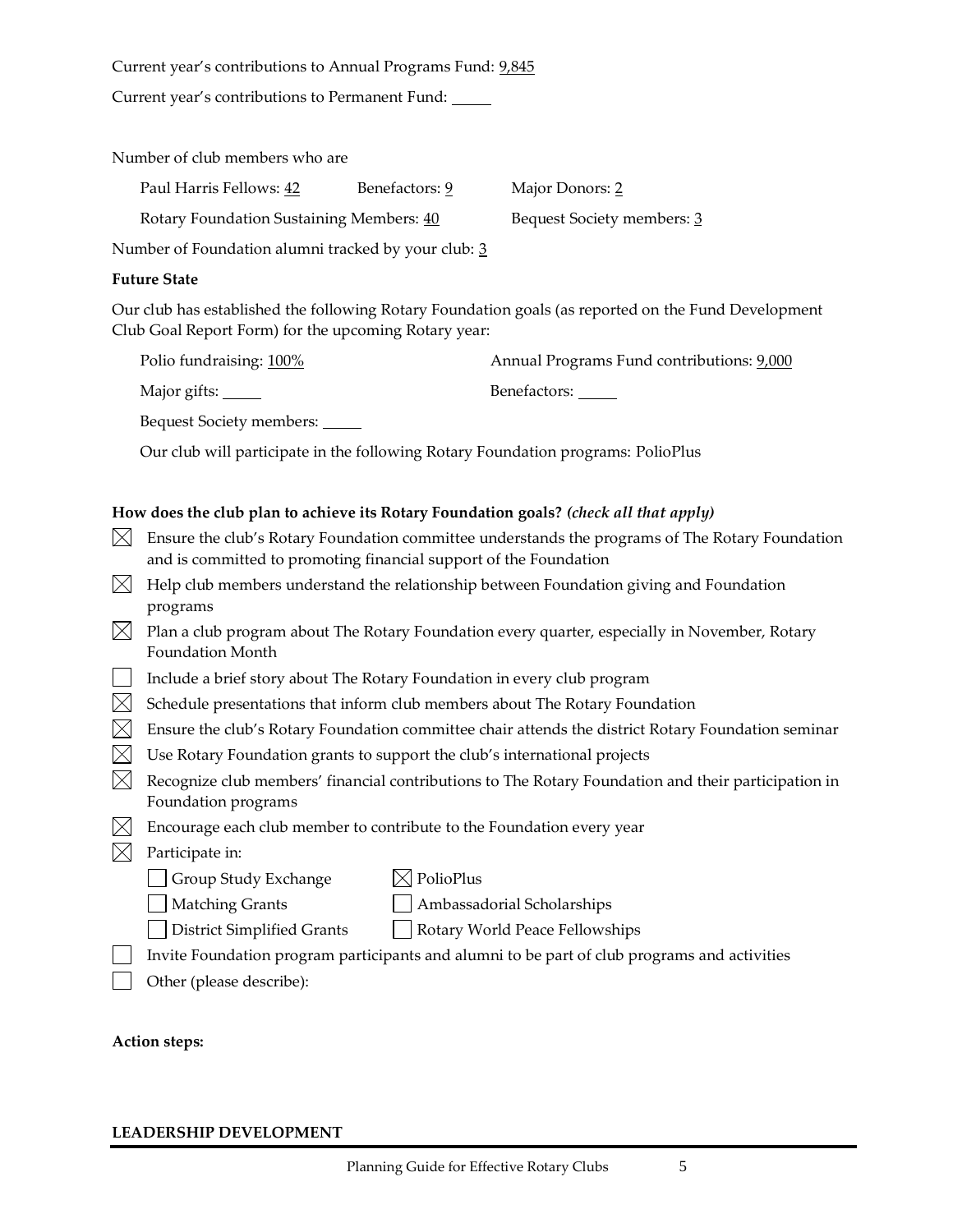## **Current State**

Number of club leaders who attended

| District assembly: 6           | District Rotary Foundation seminar: 3 |
|--------------------------------|---------------------------------------|
| District membership seminar: 3 | District leadership seminar: 2        |
| District conference: 5         |                                       |

Number of club members involved at the district level: 3

Number of visits from the assistant governor this Rotary year: ADG Home Club

#### **Future State**

Our club has established the following goals for developing Rotary leaders for the upcoming Rotary year:

Provide more opportunities for service within our club to develop leaders, i.e. Program Chair, Club Administration, Sgt At Arms, Red Badge Program, Begat program/mentorship

## **How does the club plan to develop Rotary leaders?** *(check all that apply)*

- $\boxtimes$  Have the president-elect attend the presidents-elect training seminar (PETS) and the district assembly
- $\boxtimes$  Have all committee chairs attend the district assembly
- $\boxtimes$  Encourage interested past presidents to attend the district leadership seminar
- $\boxtimes$  Appoint a club trainer to develop club members' knowledge and skills
- Conduct a leadership development program
- $\boxtimes$  Use the expertise of the club's assistant governor
- $\boxtimes$  Encourage new members to assume leadership positions through participation in club committees
- $\boxtimes$  Ask members to visit other clubs to exchange ideas, and then share what they have learned with the club
- $\boxtimes$  Other (please describe): I want to create a President's Exchange for one meeting throughout the year where Presidents exchange clubs and run each other's meetings…to learn another meeting culture…exchange is District wide and not in the same Area.

## **Action steps:**

#### **PUBLIC RELATIONS**

#### **Current State**

List club activities covered by the media and the type of media (television, radio, print, Internet, etc.) involved.

Auction, Charity Give Away, RCF Birthday, Joint Meeting Events…newspaper, Internet

#### **Future State**

Our club has established the following public relations goals for the upcoming Rotary year:

Concentrated effort to get the Rotary brand out….to include a parade float, etc. out of the box ideas.

## **How does the club plan to achieve its public relations goals?** *(check all that apply)*

Ensure the public relations committee is trained in conducting a multimedia campaign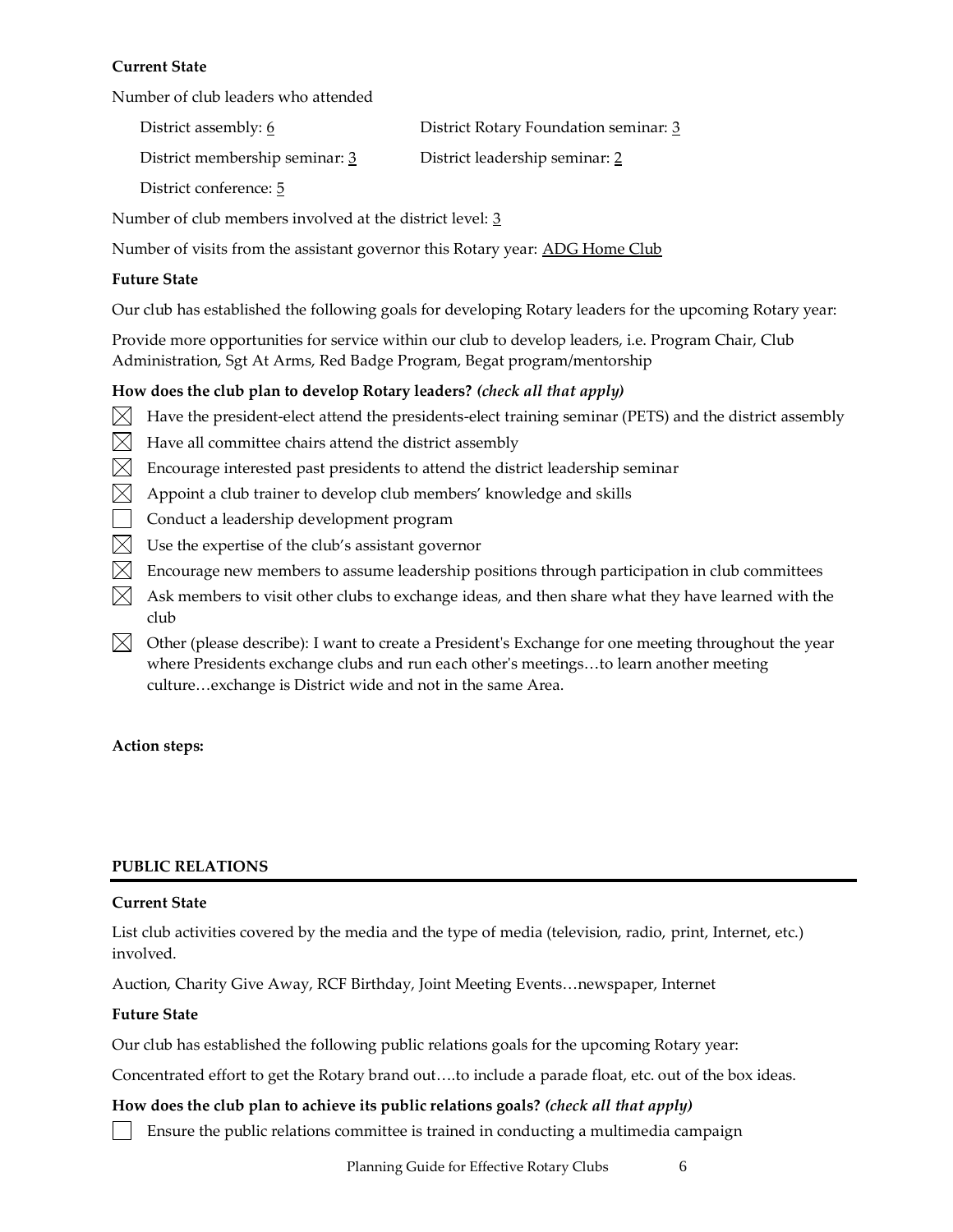- $\boxtimes$  Plan public relations efforts around all service projects
- $\boxtimes$  Conduct a public awareness program targeted at the business and professional community that explains what Rotary is and what Rotary does
- Arrange for a public service announcement to be broadcast on a local television channel, aired on a local radio station, or placed in a local newspaper or magazine
- $\perp$ Other (please describe):

## **Action steps:**

## **CLUB ADMINISTRATION**

| <b>Current State</b>                                                                                                                              |
|---------------------------------------------------------------------------------------------------------------------------------------------------|
| Is your club operating under the Club Leadership Plan? $\boxtimes$ Yes $\Box$ No                                                                  |
| How often and when does the club board meet? Monthly                                                                                              |
| When are club assemblies held? Quarterly                                                                                                          |
| How is the club budget prepared? Presented by Treasurer                                                                                           |
| Is the budget independently reviewed by a qualified accountant? $\Box$ Yes $\boxtimes$ No                                                         |
| Does the club have a strategic plan in place? $\boxtimes$ Yes $\Box$ No                                                                           |
| Has the club developed a system for ensuring continuity of leadership on its board, committees, etc.?                                             |
| $\boxtimes$ Yes No                                                                                                                                |
| Has the club developed a system for keeping all members involved? $\Box$ Yes $\boxtimes$ No                                                       |
| Does the club use Member Access at www.rotary.org to update its membership list? $\Box$ Yes $\Box$ No                                             |
| How often is the club's bulletin published? Weekly                                                                                                |
| Describe how weekly club programs are organized. Agenda set by President Nominee                                                                  |
| Does the club have its own Web site? $\boxtimes$ Yes<br>No If yes, how often is the site updated? Real Time                                       |
| Does the club observe the special months of the Rotary calendar, such as Rotary Foundation Month and<br>Magazine Month? $\boxtimes$ Yes $\Box$ No |
| How often does your club conduct fellowship activities? 2-3 times per year                                                                        |
| How does the club involve the families of Rotarians? 2-3 times per year with social activities                                                    |
|                                                                                                                                                   |
| <b>Future State</b>                                                                                                                               |
| How does the club carry out the administrative tasks of the club? (check all that apply)                                                          |
| $\boxtimes$<br>Regular board meetings have been scheduled.                                                                                        |
| The club will review the Club Leadership Plan on the following dates: ____                                                                        |
| The club's strategic and communication plans will be updated on the following dates: ____                                                         |
| club assemblies have been scheduled on the following dates:                                                                                       |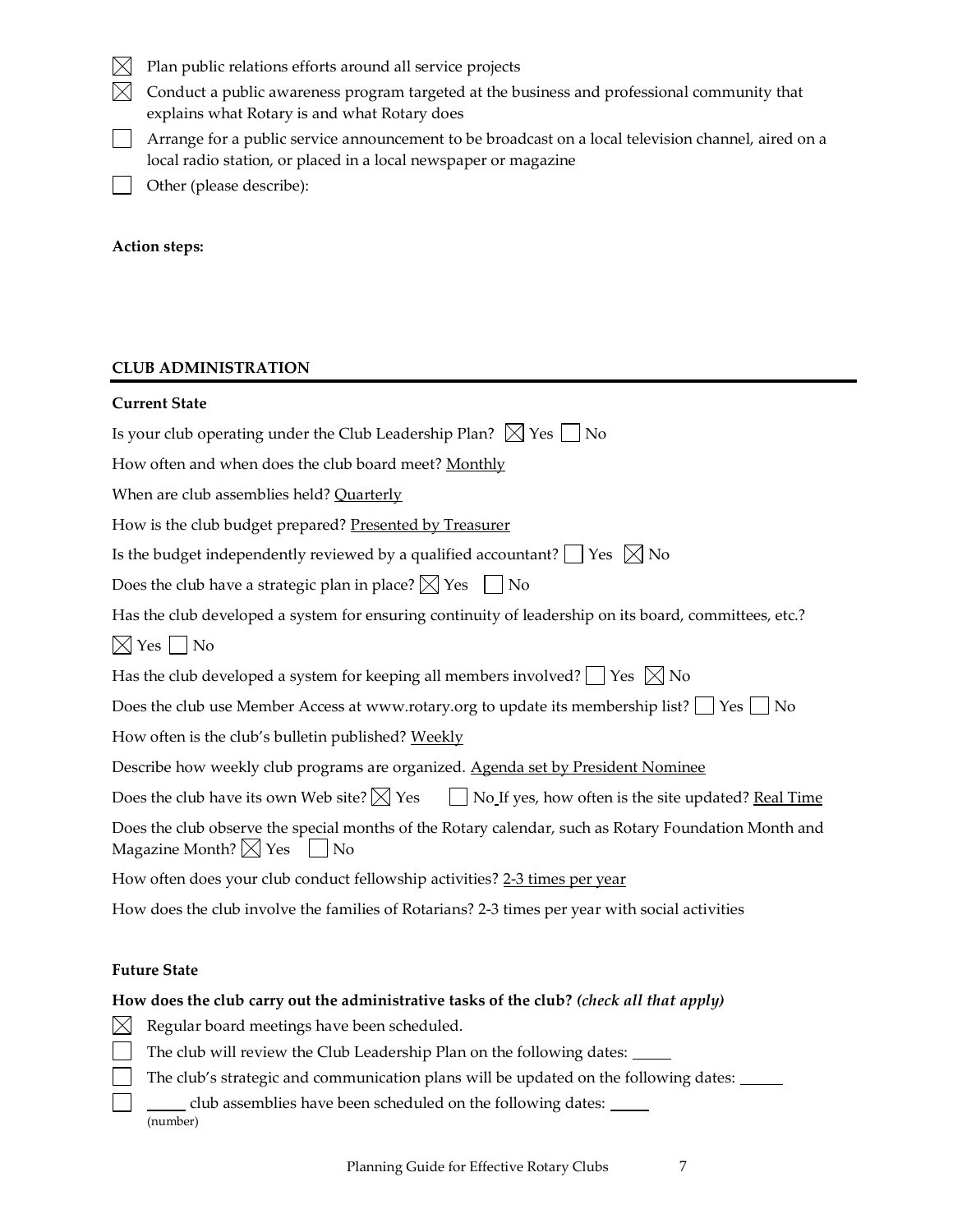- $\boxtimes$  The club has either adopted the latest version of the Recommended Rotary Club Bylaws or revised its own bylaws (recommended after each Council on Legislation).
- $\boxtimes$  Club elections will be held on December 2011.

(date)

- $\boxtimes$  At least 6 delegates will be sent to the district conference. (number)
- $\boxtimes$  A club bulletin will be produced to provide information to club members.
- $\boxtimes$ The club's Web site will be updated  $6$  times per year.

(number)

- $\boxtimes$  A plan has been developed to ensure interesting and relevant weekly club programs.
- Monthly attendance figures will be reported to the district leadership by the  $10th$  day of the following month. (number)
- $\bowtie$  Member Access will be used to maintain club records by 1 June and 1 December to ensure accurate semiannual reports.
- $\boxtimes$  Membership changes will be reported to RI within 30 days.

(number)

- $\boxtimes$  Reports to RI, including the semiannual report, will be completed on a timely basis.
- $\boxtimes$  The following fellowship activities for all club members are planned for the year:

40th Birthday Party, Changing of the Guard, Fall Fest, Christmas Party, Joint Rotary Basketball Gathering, 12<sup>th</sup> Night Social, Sping Fest, Baseball Game Night

Other (please describe):

## **Action steps:**

**Our club would like assistance from the governor or assistant governor with the following:**

Attending our events.

**Our club would like to discuss the following issues with the governor or assistant governor during a visit to our club:**

Barry S. Kitley 2011-12

Club President's Signature Rotary Year Assistant Governor's Signature

**May 11, 2011** Date **Date** Date **Date**